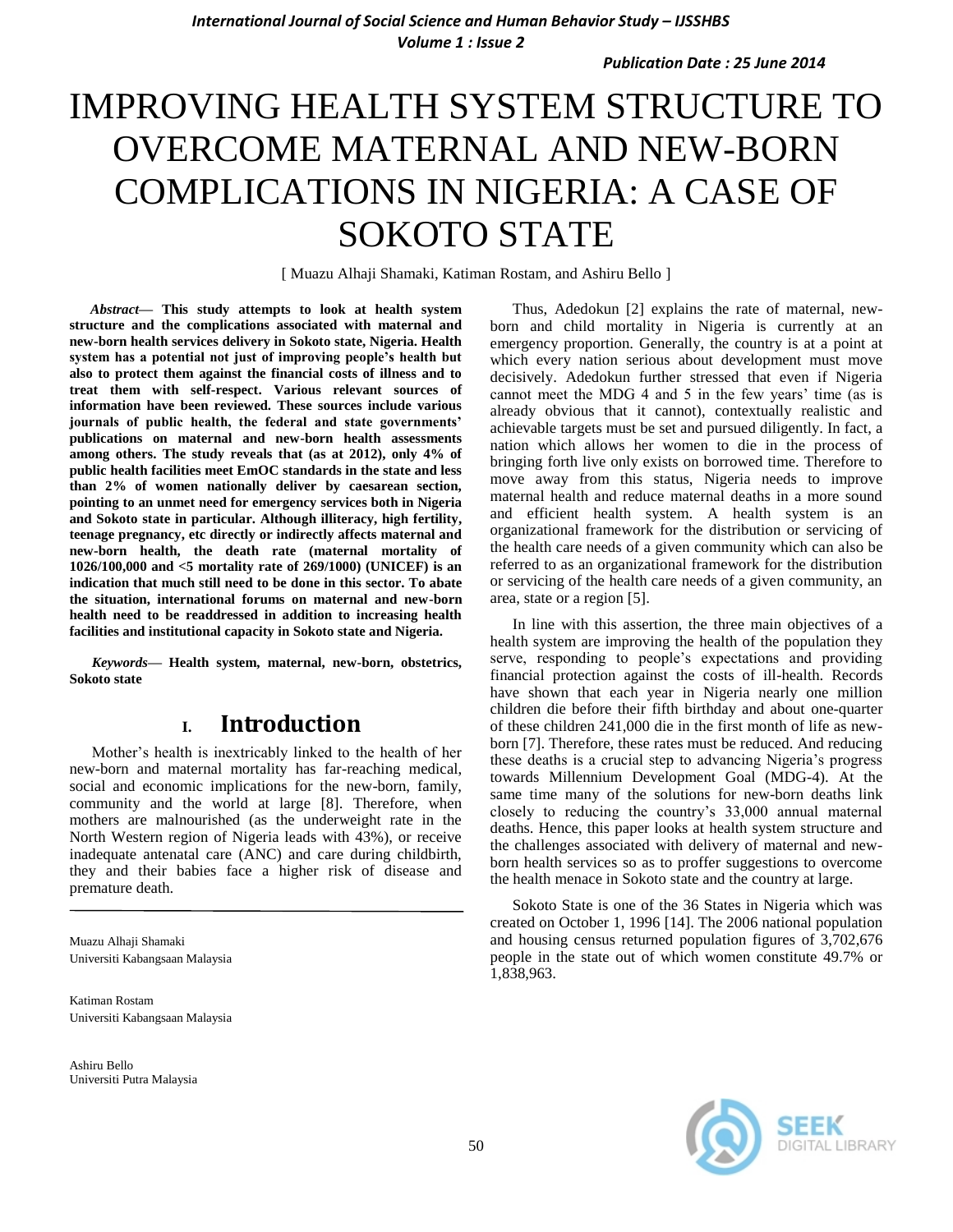### *Publication Date : 25 June 2014*



Figure 1 Location of Sokoto state

# **II. Health System Structure in Nigeria: An overview**

In Sokoto State and Nigeria as a whole, healthcare system provides tertiary, secondary and primary-level care, each with varying degrees of capacity and oversight roles [8]. However, Ademiluyi and Aluko-Arowolo [4] asserts that these structures are arranged in a hierarchical order as follows:

# *A. Primary health care*

Primary health care (PHC) by policy arrangements is within the purview of local government and based on the residual operation of local government authority. As such it undertakes mild healthcare cases like treatment for malaria, fever, cold, nutrition disorder, among others. It generally handles milder health problems and health education, as well as infant, maternal and pregnancy matters as well as record keeping, case reporting and patients referral to higher tiers of health facilities. Abdulraheem et al, [1] added that the PHC health services include education concerning prevailing health problems, methods of preventing and controlling them, promotion of food supply and proper nutrition, maternal and child care, family planning, immunization against the major infectious diseases, prevention and control of locally endemic and epidemic diseases and the provision of essential drugs and supplies.

## *B. Secondary health centre*

The next tier in the hierarchy of health structure is secondary health centre. These are usually the general hospitals (GH's) and comprehensive health centres located mostly in the urban and semi-urban areas including local government headquarters in Sokoto state [1]. All general hospitals in Sokoto state are owned and funded by state government and they involved not only prevention of diseases but also the treatments and management of minimal complex cases as well as some maternal services [7]. The Medical and Dental Council of Nigeria requires that there should be a minimum of three doctors who can provide medical, surgical, paediatric and obstetric care in any general hospital [1]. This is a story in the state as it is never real, for instance none or only

one medical doctor has been deployed in most of the general hospitals outside Sokoto urban area such as in Isa LGA.

# *C. Tertiary health centre*

Tertiary-level services are highly specialised and focus mainly on curative care, teaching and research [8]. In Nigeria, the federal ministry of health- FMOH is responsible for policy formulation, technical assistance and service provision through tertiary teaching hospitals and federal medical centres. The tertiary health institution mostly includes specialist/teaching hospitals that handles complex health problems/cases either as referrals from general hospitals or on direct admission to its own [1].



Figure 2 Entrance and the labour wards at the Specialist Hospital, Sokoto

Tertiary health institution has common features such as accident and emergency unit, diagnostic unit, wards units, treatment unit and outpatient consultation unit. These units are usually equipped with the necessary facilities and staffed by skilled personnel for example in Sokoto state we have the Usmanu Danfodiyo University Teaching Hospital, Sokoto under the federal government and Specialist Hospital, Sokoto owned by the state. The Teaching hospitals also conduct researches and provide outcomes to the government as a way of influencing health policies [1], [4]. However, to overcome maternal and new-born deaths in Sokoto these centres need to be strengthened in addition to providing more of them. And, presently, these are not only providing services to the state or its neighbouring states but also to patients who come from neighbouring countries such as the Republic of Niger.

# **III. Health Status in Sokoto State, Nigeria**

Health status is one domain of health-related quality of life, among which the population and wellbeing of mothers and new-borns forms the foundation of a strong health system in any society [7]. Amidst Sokoto state and in general Nigeria's immense human and natural resources, little progress is being made in terms of health status and survival of children and mothers (see Table 2). In 2000, the WHO ranked the performance of Nigeria's health care system 187 among 191



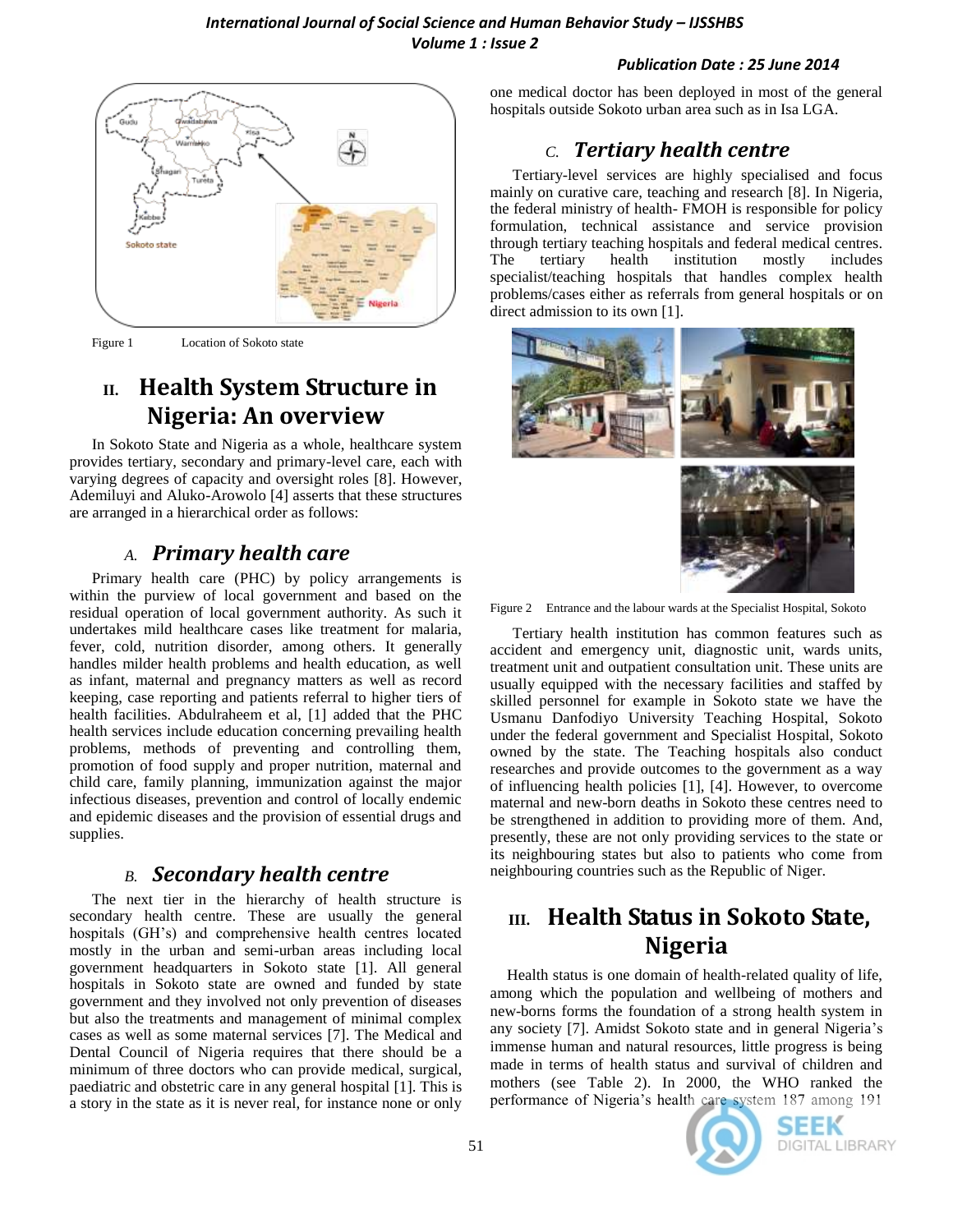sanitation

*Publication Date : 25 June 2014*

United Nation's member states [6]. This was not encouraging at all. In fact, the maternal health indicators fare more poorly in the north especially in Sokoto (see Table 1). This is why only 10-17% of women in North West Nigeria delivered in facilities compared to over 80% in the South East [13]. The commitment of the state government to providing health services to its citizens has not been worthy of praise in recent times. This is due to the absence of a comprehensive analysis on new-born health issues, the challenges facing new-borns and limited opportunities to save new-born lives.

Table 1 reveals that during the year 2012, Sokoto there are 20 Hospitals, 708 Primary Health Care facilities/Clinics/Dispensaries, 34 registered private health facilities and 3 federally owned Tertiary Hospitals including the Teaching Hospital. And in terms of health workers the state has just little over 100 Doctors, 525 Nurses and 432 Midwives scattered within the state while its projected population is over 4 million [14]. Unfortunately over 50% of these PHC facilities that are supposed to make the ward health system functioning are in desperate need of renovation, essential drugs, consumables and equipment. Similarly, in terms of cleanliness, their sanitary conditions are completely opposite of what they are meant for due to scarcity of running water and waste disposal system needed to maintain good conditions. Indeed, it is a pity and has become a tradition now that almost all the PHC clinics in the state are run as day clinics due to lack of electricity even when most women go into labour and deliver in the night. And again, the government itself has confessed that low number of available staff per facility, their low skills and poor working conditions affect their motivation contributing to the poor service delivery which increases more incidences of maternal and new-born deaths in the area [14].

TABLE 1 Health status indicators for Sokoto State

| S/             | <b>Indicator</b>                                                                                                  | in<br><b>Status</b> |
|----------------|-------------------------------------------------------------------------------------------------------------------|---------------------|
| No.            |                                                                                                                   | 2011                |
| 1              | Infant mortality rate                                                                                             | 102/1000            |
| $\overline{2}$ | Under - five mortality rate                                                                                       | 203/1000            |
| $\overline{3}$ | Proportion of one-year old children immunized<br>against measles.                                                 | 69%                 |
| 4              | Maternal mortality                                                                                                | 900/100,000         |
| 5              | Proportion of births attended to by trained<br>health personnel.                                                  | 20%                 |
| 6              | HIV prevalence among 15-24 years old<br>(women)                                                                   | 3.3%                |
| $\overline{7}$ | Percentage population aged 15-24 years with<br>comprehensive knowledge of HIV and AIDS<br>prevention and methods, | 45%                 |
| 8              | General hospitals                                                                                                 | 20                  |
| 9              | PHC's/clinics/dispensaries                                                                                        | 708                 |
| 10             | facilities offering<br>Health<br>comprehensive<br>emergency obstetric care                                        | 30                  |
| 11             | Health facilities providing basic obstetric care                                                                  | 102                 |
| 12             | Private health facilities                                                                                         | 34                  |
| 13             | Tertiary health facilities                                                                                        | 3                   |
| 14             | Number of Doctors                                                                                                 | $\geq$ 100          |
| 15             | <b>Nurses</b>                                                                                                     | 525                 |
| 16             | Midwives                                                                                                          | 432                 |
| 17             | Total population                                                                                                  | 3.7 in 2006         |
| 18             | Proportion of households with access to safe                                                                      | 39%                 |
|                | drinking water                                                                                                    |                     |
| 19             | Proportion of households with access to basic                                                                     | Urban 39%           |

| Rural 35%         |  |
|-------------------|--|
| Source: SSG, 2012 |  |

# **IV. Challenges in Maternal care and New-born Survival**

Presently, studies have shown that 15% of all pregnant women develop obstetric complications globally and most of which are unpredictable [7]. To reduce this rate, services for emergency care must be available and efficient in order to prevent maternal and/or neonatal deaths. A basic emergency obstetric care (BEmOC) facility which can administer parenteral antibiotics, oxytocic and anticonvulsants to women and new-born must be provided [7]. And, to do that a standard has to be maintained. The Nigerian BEmOC standard includes two additional signal functions i.e. 24-hour service coverage with a minimum of four midwives per facility [7]. Moreover, the World Health Organisation recommends that for every 500,000 population, the minimum acceptable level is five EmOC facilities with at least one of which provide comprehensive care. In view of this, the Sokoto State Government [14] reveals that there are only four maternity centres in Sokoto state with an estimated population of about 4million in 2012. Thus, this standard is difficult to be achieved in Sokoto state and Nigeria in general. In fact, the FMOH/UNFPA shows that, EmOC survey in 2003 reveals only Lagos state met the standard of four BEmOC facilities per 500,000 people, combining both public and private healthcare providers [7]. Similarly, even with the available facilities, many of them do not meet the national staffing standard for BEmOC in Nigeria and Sokoto. This is because many health facilities generally lack adequate material resources, as well as basic infrastructure such as water and electricity [7].

The Federal Government of Nigeria [7] reveals that in Nigeria almost 40% of women give birth with just a relative or no ANC attendant present at all and 39% of deliveries are with a skilled birth attendant (doctors, nurse/ midwives or auxiliary midwives). Although, the traditional birth attendants assist 22% of births while proportion of home births is approximately 90% in Sokoto State, North West and 87% in the North East zones of Nigeria [7]. The FGN further shows that the quality of care in most health facilities is often low, a situation that increases mortality. Furtherance to that, although a 24-hour service is available in most tertiary and secondary health facilities, very few primary health centres in the country offer round-the clock services [7]. In addition, only 4% of public health facilities meet EmOC standards and less than 2% of women nationally deliver by caesarean section in Sokoto state, pointing to an unmet need for emergency services [7]. Similarly, only 10% of midwives are trained in neonatal resuscitation and fewer are trained in the immediate care of premature babies thus, reflecting more lacking of emergency care for new-borns in the whole country.

In order to understand these challenges clearer so as to overcome them, we need to know the various causes of death of child and new-born in Sokoto, Nigeria. According to the Child Health Epidemiology Reference Group (CHERG), the

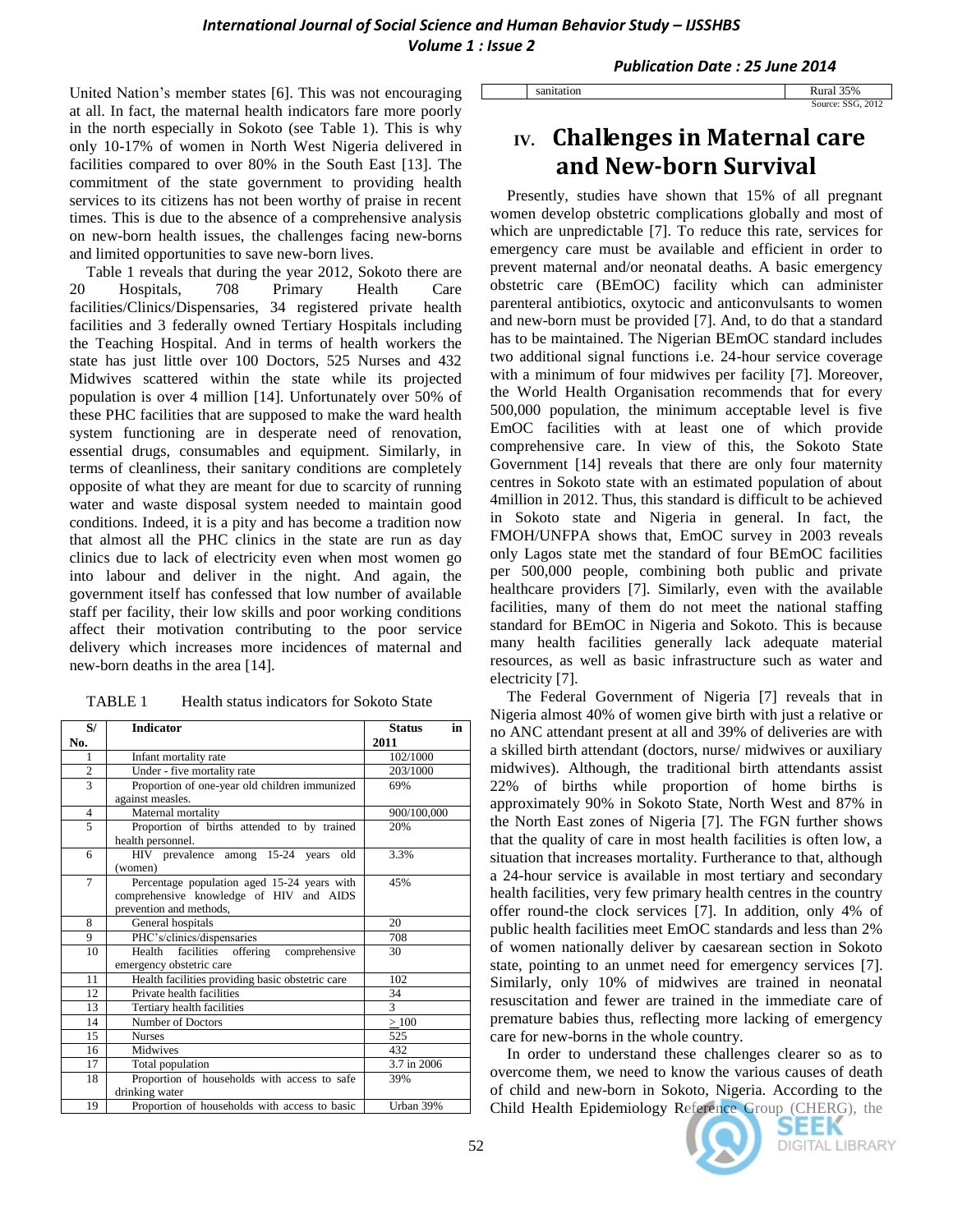direct causes of under-five deaths after the neonatal period include preventable infectious diseases such as malaria, pneumonia and diarrhoeal diseases despite the fact that onethird of all under-five deaths have malnutrition as an underlying cause. In the case of new-born, the Federal Government of Nigeria [7] reveals that the major causes of death in the first month of life in Nigeria are intrapartumrelated injury, complications of preterm birth, severe infections including tetanus and neonatal jaundice. Other maternal conditions that directly or indirectly impact new-born health include illiteracy, gender inequality, high fertility, teenage pregnancy, early marriages and other harmful traditional practices such as female genital cutting and hotbath [8].

TABLE 2 Numbers of deaths of Nigerian mothers, babies and children

| Population                         | 151, 212,000 (2011) |
|------------------------------------|---------------------|
| Annual births                      | 6,028,000           |
| Mothers                            |                     |
| Maternal mortality ratio           | 545                 |
| Annual number of maternal deaths   | 33,000              |
| New-borns                          |                     |
| Neonatal mortality rate            | 40                  |
| Annual number of neonatal deaths   | 241,000             |
| Children                           |                     |
| Under-five mortality rate          | 157                 |
| Annual number of under-five deaths | 946,000             |
|                                    | Source: [7]         |

The Federal Ministry of Health reveals that premature pregnancy and motherhood pose considerable risks to the health of girls. And, the younger a girl is when she becomes pregnant, the greater the health risks for herself and her baby. At the same time, early marriage and pregnancy, HIV and AIDS, sexual violence and other gender-related abuses increase the risk that adolescent girls will drop out of school. This entrenches the vicious cycle of gender discrimination, poverty and high rates of maternal and neonatal mortality in the state. To overcome the problems, educating girls and young women is one of the most powerful ways of breaking the poverty trap and creating a supportive environment for maternal and new-born health in Sokoto state. Coincidently, the United Nations mission in Nigeria is committed to saving the lives of women, new-borns and children through a coordinated effort to:

1. *work closely with governments at all levels, development partners, civil society, communities and families; combining efforts to maximise impact and using existing infrastructure to make the best use of available resources and avoid unnecessary duplication* 

*2. provide support in improving the legislative environment and policy implementation and addressing human resource constraints. This will therefore, expands coverage of essential services and stronger health systems. And it encompasses strengthening family planning, institutional delivery, community-based new-born care, and promoting healthy behaviours such as exclusive breastfeeding and care-seeking for illness* [8]*.*

### *Publication Date : 25 June 2014*

Another challenge leading to low usage of health facilities that increases rate of maternal and new-born deaths that is worth mentioning here is maternal age where the relationship between mother's age and probability of an infant dying is ushaped. Findings by Mohamed [10], reveals that a baby born to a very young mother is exposed to higher risk of mortality due to physical immaturity of the mother. He added, this is because the reproductive organs of the mother are not matured enough for pregnancy and can cause problems in both pregnancy and in child's infancy if the pregnancy ends with a livebirth. On the other hands Mohamed [10] also asserts that a baby born to older mothers may be exposed to a high risk of mortality through pregnancy complications, such as placenta previa, hypertension and diabetes which could lead to a premature birth as well. Although the former is most prevalent in Sokoto state especially among uneducated rural dwellers, even the latter is a likely situation due difficulty of getting husbands by some women. In Peninsular Malaysia it has been confirmed that babies born to very young mothers (<19 years) are more likely to die in the first month of life, while babies born to mothers older than 40 years are more likely to die in the first month and the second six months of infancy [10]. Similarly, a conception shortly after birth can lead to the termination of production of mother's milk and thus ending breastfeeding. So also, prolonged lactation induces postpartum amenorrhea and hence, an increase in the likelihood of longer intervals between births (Mohamed 1995).

# **V. The way forward**

The organizational structure of the Nigerian health care system suffers from lack of specificity and ambiguities in the definition of roles and responsibilities of the three tiers of the system, the Federal, State and Local Government levels [3]. Although, before the introduction of Safe Motherhood Programme, maternal and child health packages in Nigeria addressed care for the mother and the child separately, which result in new-born care issues and even care for the mother not fully being addressed. According to Lema, [9], there have been several international forums aimed at addressing newborn, maternal and child health and their well-being over the past 50 or so years. The forums could help in identifying and designing appropriate interventions at national, district or community levels and can be evaluated and or replicated in other areas with similar situations. Some of the various efforts made to improve new-born, maternal and child health especially in the developing countries which bears the greatest burdens thereof and the recommended strategies/interventions by Lema, [9] are stated below:-

i) *The Maternal and Child Health (MCH) programme*: Started in the late 1960s, to which Family Planning (FP) was later added and more recently repositioned as Maternal, Newborn and Child Health (MNCH) Programme in recognition of the specific needs of the new-borns and its contribution to under-five mortality and morbidity especially in the developing countries.

ii) *The Alma-Ata Declaration (1978)*: It underlined the importance of Primary Health Care (PHC), which was adopted by the majority of developing countries as key to achieving the



SEEK DIGITAL LIBRARY